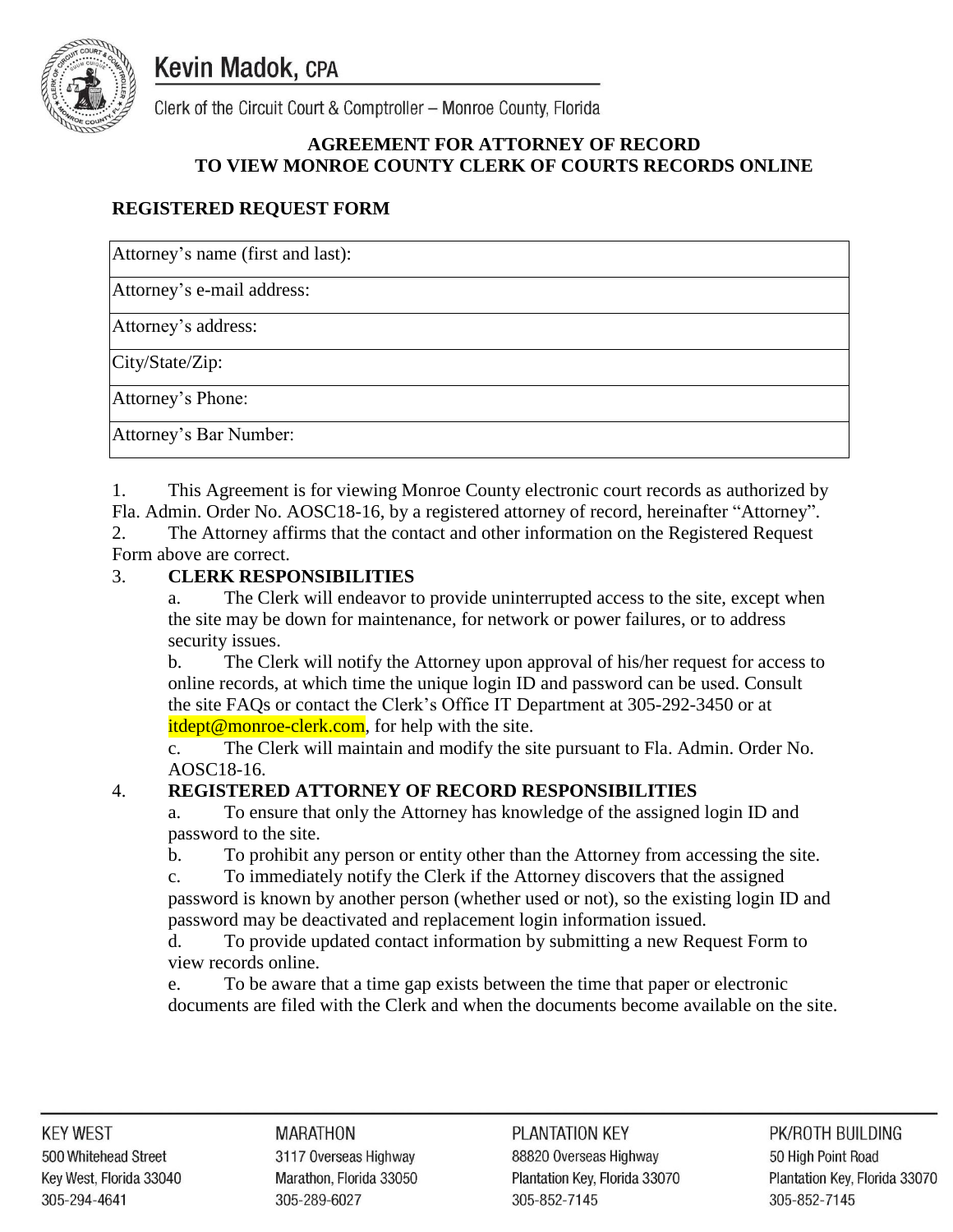f. To protect all confidential records and information viewed pursuant to this Agreement, in accordance with all applicable rules and statutory requirements to the extent that the Attorney is authorized to have access to confidential information under the Access Security Matrix.

g. To refrain from using or permitting others to use the information obtained from this site for commercial or resale purposes. The Clerk will track and monitor this site to enforce this provision.

h. To use Attorney's computer hardware and software and/or make necessary modifications to the Attorney's existing equipment in order to access the Clerk's site.

# 5. **LIMITATIONS OF LIABILITY**

a. The Attorney releases Clerk and Clerk's employees and agents from any liability and any damages resulting from or related to (a) interrupted services of any kind; (b) the attorney of record's equipment; (c) use of, or viewing of, electronic court records; (d) the attorney of record's unauthorized public disclosure of confidential information available to the Attorney under the Access Security Matrix and access as provided in this Agreement.

b. Nothing in this Agreement may be construed as waiving the sovereign immunity of the Clerk or the Clerk's employees and agents or of the Attorney's sovereign immunity, if applicable, or modifying the recovery limits against the Clerk or Registered User as set forth in section 768.28(5), Florida Statutes.

6. This Agreement, regardless of where actually accepted or delivered, is deemed to have been accepted and delivered by the parties in the State of Florida and any dispute arising from it will be governed by Florida law. Any suit for any claim, breach, or dispute arising out of this Agreement will be maintained in Monroe County, Florida.

7. Any notice or communication given or sent pursuant to this Agreement may be delivered in person or by mail to the address provided on this form (See page footer on page 1 above).

# 8. **TERMINATION AND OTHER REMEDIES**

a. If Attorney breaches the provisions in this Agreement, the Clerk has the right to terminate this Agreement immediately and pursue any other remedy available at law or in equity.

b. This Agreement will be terminated immediately if funding is withdrawn for any reason. The registered attorney of record acknowledges that the Clerk has no control over appropriations that may be provided by any governmental entity for the continuation of the services under this Agreement.

\_\_\_\_\_\_\_\_\_\_\_\_\_\_\_\_\_\_\_\_\_\_\_\_\_\_\_\_\_\_\_\_\_\_\_\_\_\_\_\_\_\_\_\_\_\_\_\_\_\_

9. If any part of this Agreement is found to be invalid, then it will have no effect, but the remaining provisions will continue in full force and effect. Date:

Attorney's Signature

State of \_\_\_\_\_\_\_\_\_\_\_\_\_\_\_\_\_\_\_\_\_\_\_\_\_\_\_\_\_\_\_\_\_\_

County of \_\_\_\_\_\_\_\_\_\_\_\_\_\_\_\_\_\_\_\_\_\_\_\_\_\_\_\_\_\_\_\_\_

Sworn to (or affirmed) and subscribed before me, by means of  $\Box$  physical presence or  $\Box$  online

notarization, this  $\frac{1}{\sqrt{2\pi}}$  day of  $\frac{1}{\sqrt{2\pi}}$  (year), by